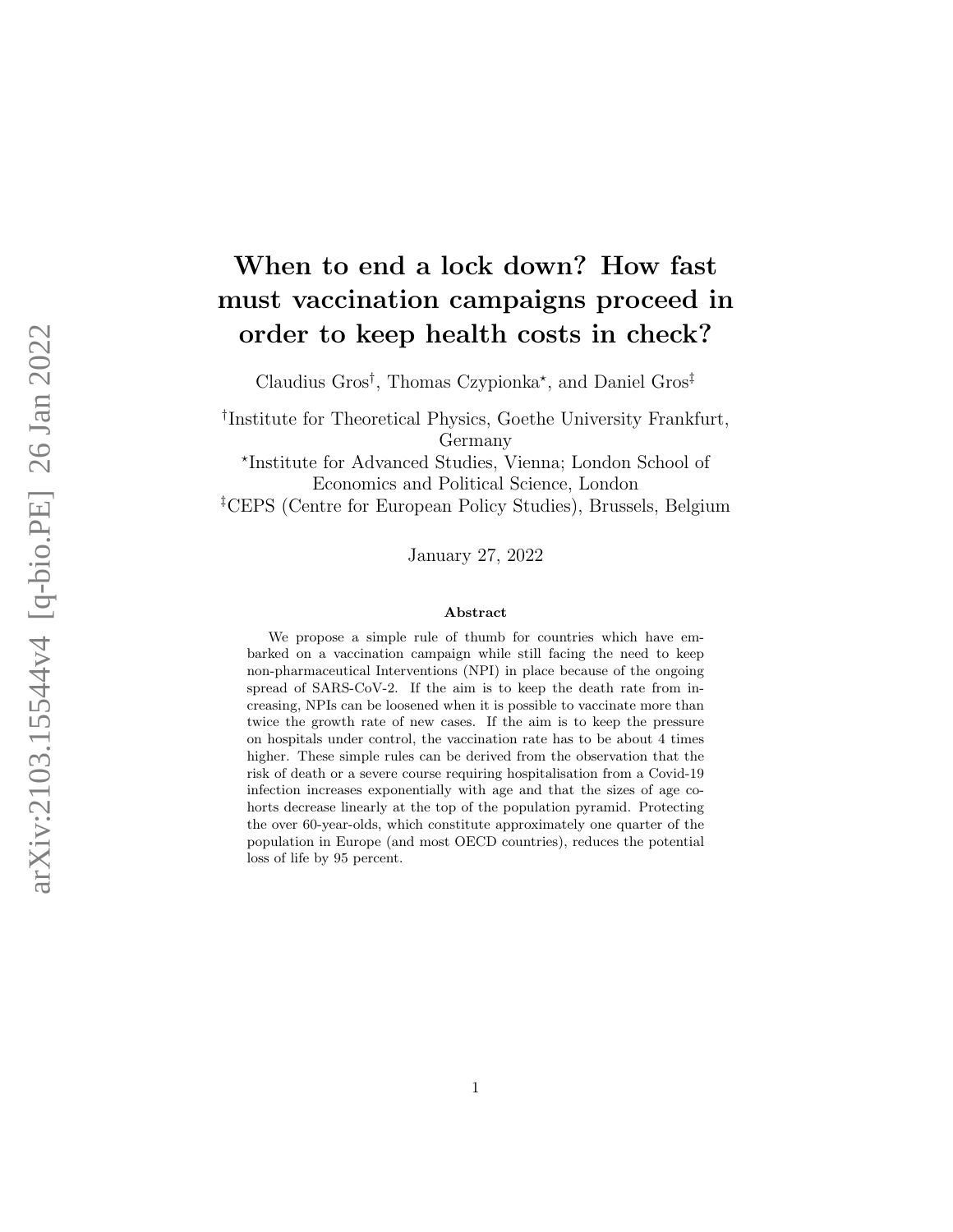# 1 Introduction

Infection with the SARS-CoV-2 virus represents a serious health risk. A number of studies have by now established that this risk increases exponentially with age (see [\[1\]](#page-13-0) for a survey and metastudy). This applies both to the risk of dying and to the risk of a severe course of the illness requiring hospitalisation [\[2\]](#page-13-1).

Vaccination campaigns have therefore prioritized the elderly (along with health workers). Countries with active outbreaks have in general introduced NPIs to restrict mobility and reduce the number of personal contacts.[\[3\]](#page-13-2) However, NPIs have a high social and economic cost. This cost arises both through the limitations to economic activity [\[4\]](#page-13-3) and the health costs from those catching the virus and becoming infected [\[5\]](#page-13-4). It is thus key to understand when NPIs can be lifted safely. This has lead to a race between mass scale vaccination campaigns and the disease, which continued to spread and evolve. [\[6\]](#page-13-5) provides an analysis of the scale and the spread of the disease in 2020. [\[7\]](#page-14-0) provides a mathematical model. [\[8\]](#page-14-1) provides an overview of the statistical models used to forecast the spread of the disease. A notable application of statistical modelling to the European experience is provided by [\[9\]](#page-14-2) and (using a Poisson process) [\[10\]](#page-14-3). Moreover, new variants have appeared [\[11\]](#page-14-4), with new and potentially more infectious strands [\[12\]](#page-14-5).

The ultimate aim of vaccination campaigns is to achieve 'herd' or population immunity, i.e. a state in which the share of the population that has been immunized by infection or vaccination brings down the effective reproduction number  $R_{\text{eff}}$  below unity without further NPIs needed [\[13\]](#page-14-6). However, vaccination takes time, mostly due to the difficulties in ramping up the production of vaccines [\[14\]](#page-14-7), but also in part also due to bottlenecks in distribution and implementation. A core issue for policy makers therefore is the point during the vaccination campaign at which NPIs can be lifted.

We provide a general rule to answer this question. Our proposed rule is based only on observable data and is the result of combining two simple relationships

- The age-dependency of the case fatality and the hospitalization rate, which has been established to increase approximately exponentially with age [\[1\]](#page-13-0).
- The population structure for the elderly, which is to first order linear at the top, which means that the size of age cohorts increases gradually top-down from the maximum age (about 100 years) [\[15\]](#page-14-8).

We concentrate on observable outcomes like death or hospitalisation because their number constitutes a key determinant for the imposition of lock-downs [\[16\]](#page-14-9) and other NPIs, which come with severe economic and social costs in terms of lost output and employment [\[17\]](#page-14-10) as well as indirect impacts on health and wellbeing [\[18\]](#page-14-11).

The combination of these two elements leads to a simple rule of thumb to recognise the 'sweet point' at which NPIs can be loosened while still 'flattening the curve'. We then add a third element, namely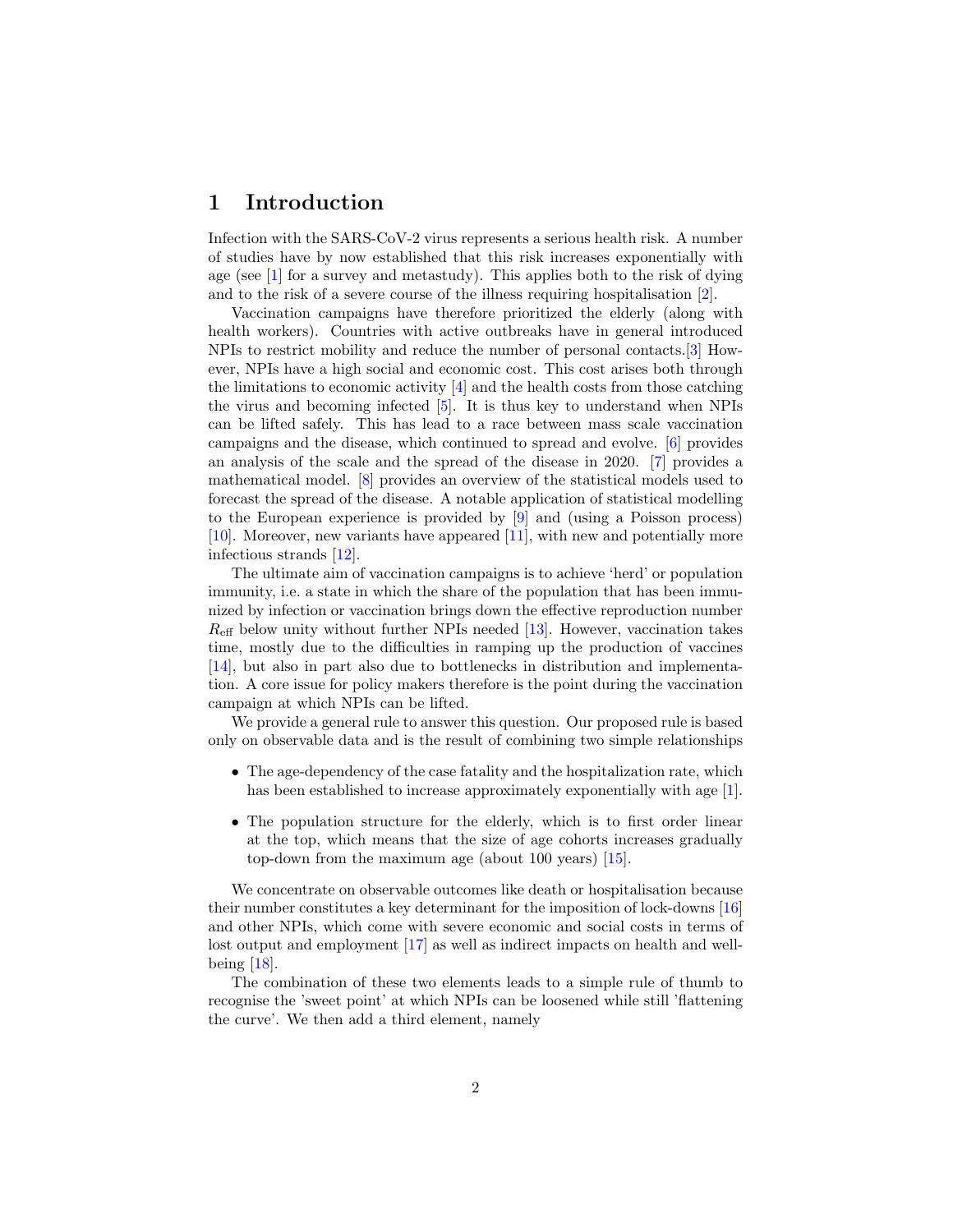

<span id="page-2-0"></span>Figure 1: Age distributions. (Top) Fractional yearly age cohorts for Germany (DE), Ireland (IE), Italy (IT) and EU27 (EU). Also shown is a linear interpolation for the EU data (black line), for ages 60 and above. Data from [\[19\]](#page-14-12). (Bottom) Five-year age cohorts for India and Nigeria. A quadratic interpolation to the data for Nigeria is also provided.

• The functional dependency of daily vaccinations rates, which are observed to increase in most countries approximately linearly over time.

This third element allows one to predict the stage in the vaccination process at which the 'sweet point' will be reached. We concentrate throughout mostly on the case of Europe, because this is the region in which a resurgence of infections coincided with an, initially at least, sluggish vaccination campaign.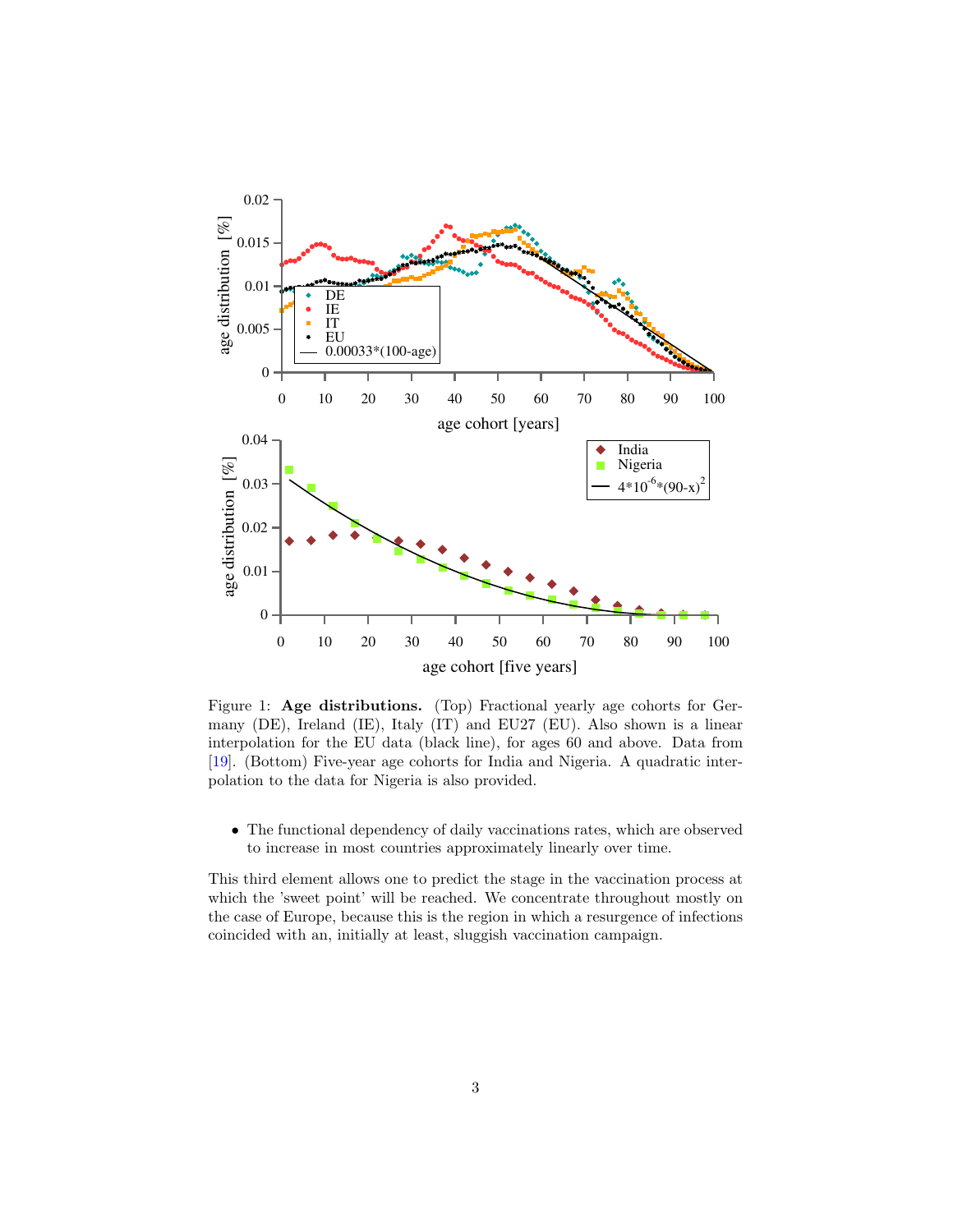### 2 Modeling framework

### 2.1 Age-dependency of the health risks of Covid-19 infections

We concentrate on two observable health risks: death and hospitalisation

It has been widely documented that the risk to die from a Covid-19 infection rises strongly with age. A meta-study suggests an exponential relationship [\[1\]](#page-13-0), which can be parameterized as

<span id="page-3-1"></span>
$$
IFR \approx 0.01e^{-7.529 + 0.121 * a} \sim e^{a/a_0} \qquad a_0 = 8.26 \tag{1}
$$

where  $a \in [0, 100]$  is the age cohort. The infection fatality rate IFR  $\in [0, 1]$  is very high for  $a = 100$ , namely IFR(100) = 0.93.

The constant  $a_0$  denotes the half life age difference in terms of mortality. To be more precise, for an age difference of 8.26 years the risk increases by a factor of  $e = 2.78$ . The risk doubles for an age difference of 5.7 years.<sup>[1](#page-3-0)</sup>

Limiting the strain on health systems has been another constant concern of policy makers. The risks of requiring hospitalisation is also age specific. Statistics from the US CDC show that people aged 85 years and older face a risk of hospitalisation from Covid-19 infections about 95 times higher than that of the age group 5-17. This translates also into a doubling age difference of about 16 years (=  $(85-11)/\ln(95)$ , which we denote as  $a_{0h}$  about double of that of the fatality risk.

In the following we will concentrate on decision rules designed to limit fatalities, but we will also refer to consequence of this somewhat different age dependency when the aim is to limit the pressure on the health system;

#### 2.2 Age pyramid

We present the age pyramid for a range of selected countries in Fig. [1,](#page-2-0) where the age cohorts are given as a share of the entire population. One notices that the age pyramid closes generically quadratically at the very top. For EU countries,he relevant range for the quadratic dependency is however restricted, applying only to ages around 85 and above.

Most Covid-19 vaccination campaigns started by following top-down strategies to varying degrees [\[20\]](#page-15-0). For the time being we concentrate on EU countries, for which the respective age pyramids can be approximated linearly, as shown in Fig. [1.](#page-2-0) This approximation is intended as an overall fit to ages 60 and above. The case of countries with younger populations, like India and Nigeria, will be treated later. [\[21\]](#page-15-1)

In the following we set the maximum age to zero, counting down from 100. The actual age is then  $100 - x$ . The age density, denoted by  $\rho(x)$ , varies by

<span id="page-3-0"></span><sup>&</sup>lt;sup>1</sup>Statistics from the CDC of the US show that the over 85 years old have a Covid-19 mortality rate 7,900 times higher than that of the age group 5-17. This translates also into a doubling age difference of about 8 years  $(=(85-11)/\ln(7900)$  [\[2\]](#page-13-1).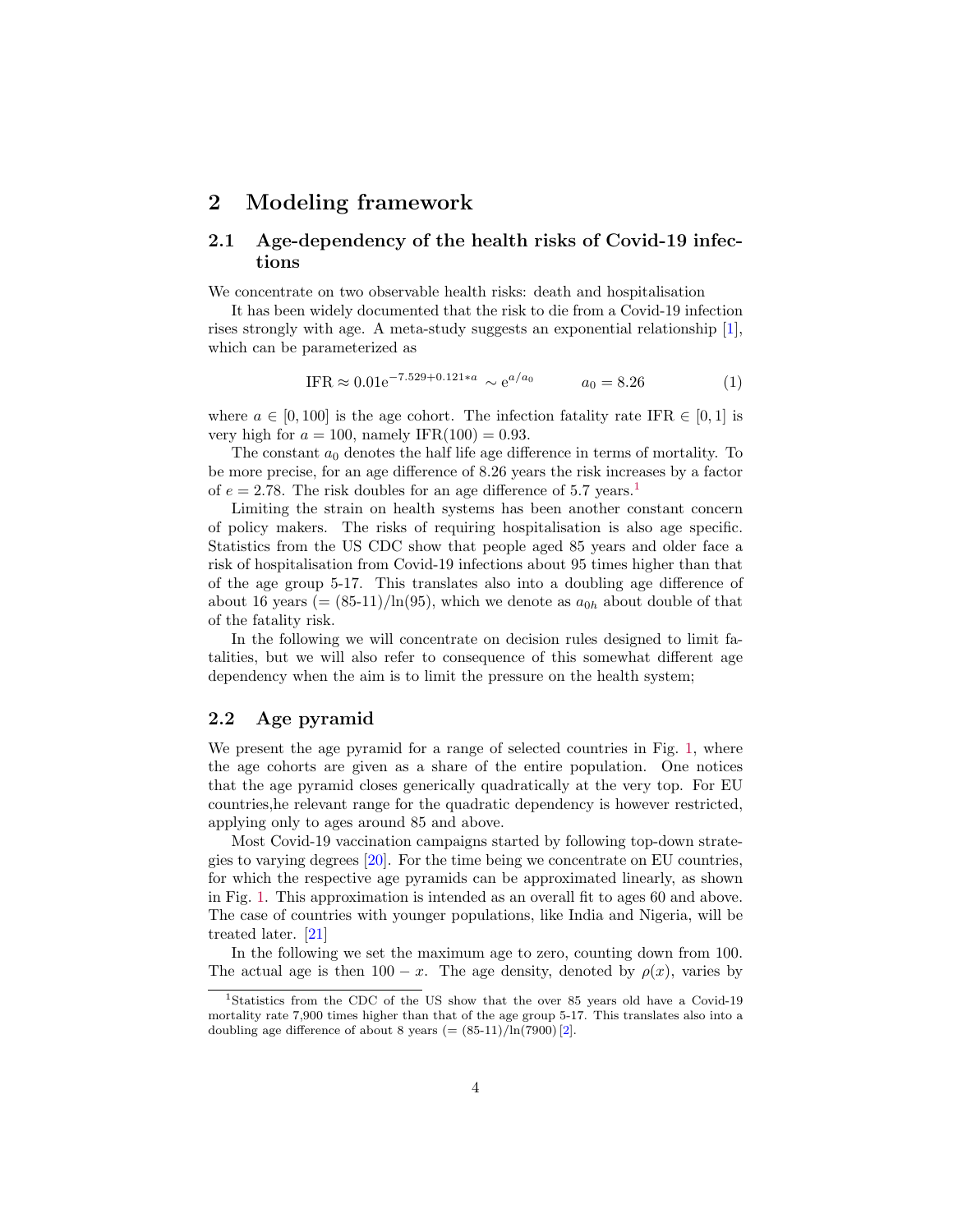cohorts. Countries with population pyramids closing linearly at the top are described by

<span id="page-4-0"></span>
$$
\rho(x) = px, \qquad \int_0^{\delta A} \rho(x) dx = v, \qquad v = \frac{p(\delta A)^2}{2}, \qquad (2)
$$

where  $v$  is the number of people (relative to the total population) vaccinated top-down to an age difference  $\delta A$ .

Fitting to aggregate European demographic data yields  $p \approx 0.00033$ , as shown in Fig. [1,](#page-2-0) with little difference across the major EU member countries. This value for p refers to the case that  $\rho(x)$  is measured relative to the total population, in terms of percentiles of cohorts by year. For example, with this value of  $\rho(x)$  the share of the 70-year-olds in the total population is equal to about  $0.01 = 0.00033 * 30$ .

The linear approximation holds well down to 60 years. Below this age, the size of the cohort no longer increases (and even falls in some countries, like Italy). Here we concentrate on the age cohorts from 60 years up, which are the ones subject to the highest mortality risk, constituting the largest proportion of the overall loss of life. The case of Germany illustrates this proposition. Taking into account the combined effect of [\(1\)](#page-3-1) and the age distribution, as presented in Fig. [1,](#page-2-0) one finds that about 1.5 million people above the age of sixty die in the hypothetical scenario that the entire population would be eventually infected with SARS-CoV-2. By contrast, the fatality count would include only 75 thousand below sixty, i.e. by a factor of twenty. We thus feel justified concentrating our analysis on the age cohorts above 60, for which the population pyramid is approximately linear.

People over 60 years of age account for about 26 percent of the total population of the EU, with their shares ranging from 20 percent in the case of Ireland to 29 percent in the case of Italy. This implies that vaccinating about one fourth of the population will avoid 95 percent of fatalities (19/20). This calculation based solely on age obviously represents an approximation. Due to vaccine hesitancy, non-responders and people with contraindications to the vaccine, the uptake among the elderly could be less than 100 percent. But these factors are also present among all age groups, reducing thus the overall benefit from a vaccination campaign, but not necessarily the advantage of age-sensitive vaccination. Vaccine hesitancy is in particular likely to be lower among the elderly, implying that the share of the benefits from offering vaccination to the elderly first might be even higher than the 95% suggested on demographic considerations alone. A factor suggesting otherwise may however be 'long Covid' [\[22\]](#page-15-2).

There is also evidence that immunity wanes more quickly at higher ages [\[23\]](#page-15-3), implying that the re-infection risk is higher for the elderly. This effect, however, plays out on a time scale beyond that of most current vaccination campaigns.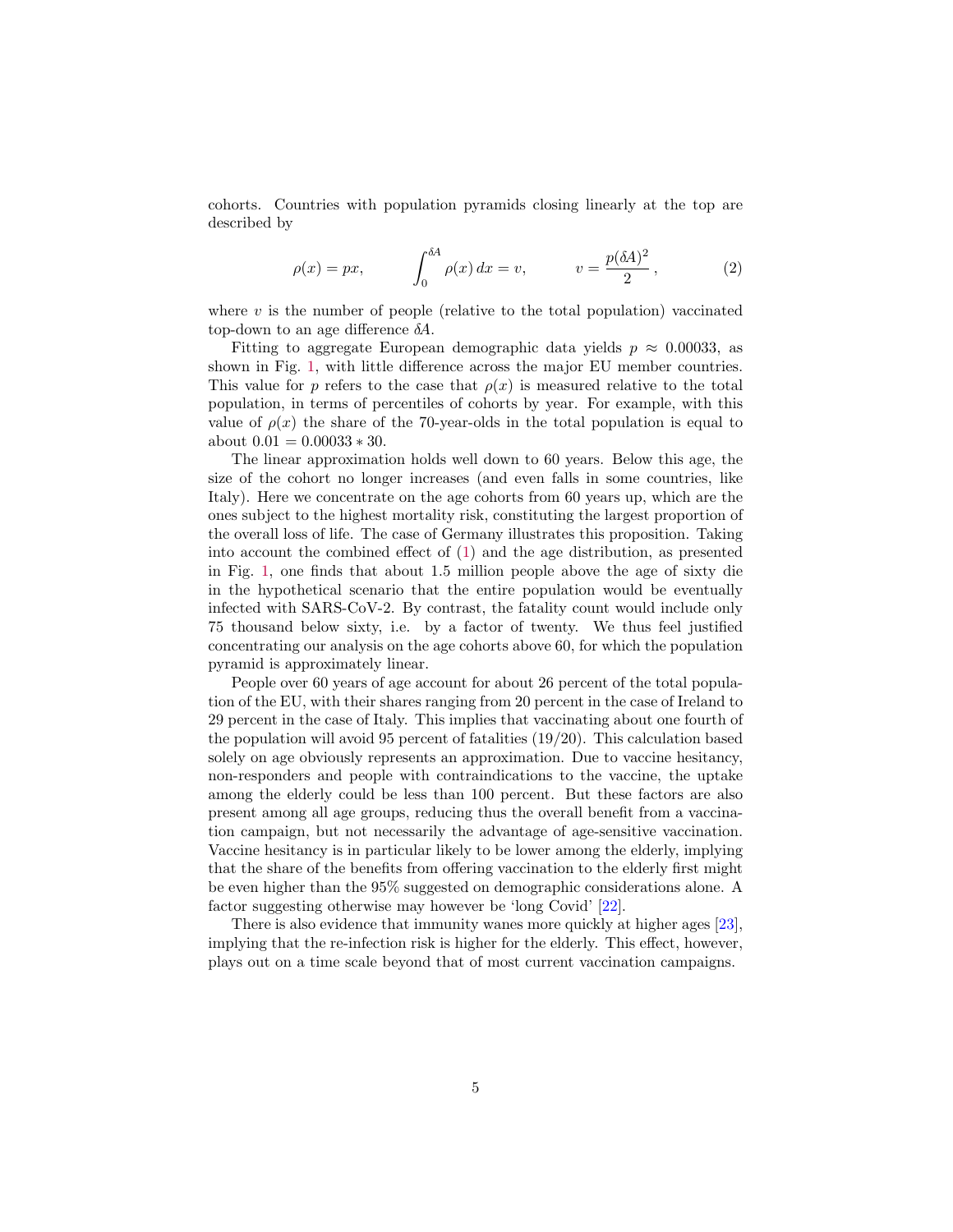

<span id="page-5-0"></span>Figure 2: Growth of daily vaccination rates. Per million daily vaccinations in Italy, France, Germany and the United States (USA). The growth is roughly linear, modulo in part substantial fluctuations. Data smoothed over seven days, from [\[24\]](#page-15-4).

### 3 Flattening the health cost curve

Putting the two basic elements – the exponential age-dependency of the case fatality rate, the linear functionality of population pyramid, – together, we proceed to calculate the 'sweet spot' at which the vaccination campaign can stabilise health costs.

We concentrate on the *growth* of fatalities because this is the key concern for policy makers. But we also show that our approach can easily be used to address the generic concern 'flatten the curve', i.e. to prevent an explosive increase in hospitalizations which could overwhelm health systems.

Throughout this section we take the growth of infections as given. In section [6](#page-9-0) we discuss how the results are modified by the feedback between vaccination and infections.

#### 3.1 Vaccination and infection fatality rate

We assume that full vaccination provides a high level of protection against severe illness and death, as confirmed not only by trial data [\[25\]](#page-15-5), but also by real world application [\[26,](#page-15-6) [27\]](#page-15-7). For our model we furthermore assume that vaccination is allocated strictly by age, starting with the oldest. In practice the situation is more complicated. Firstly, because a substantial fraction of the available vaccine is reserved for potential spreaders in most countries [\[20\]](#page-15-0), independent of their age. Secondly, one needs to distinguish between people having received one or two shots. Both effects could be incorporated into the framework developed here. In order to clarify the mechanisms at work, we study in the following the idealized situation that 'vaccinated' implies full protection.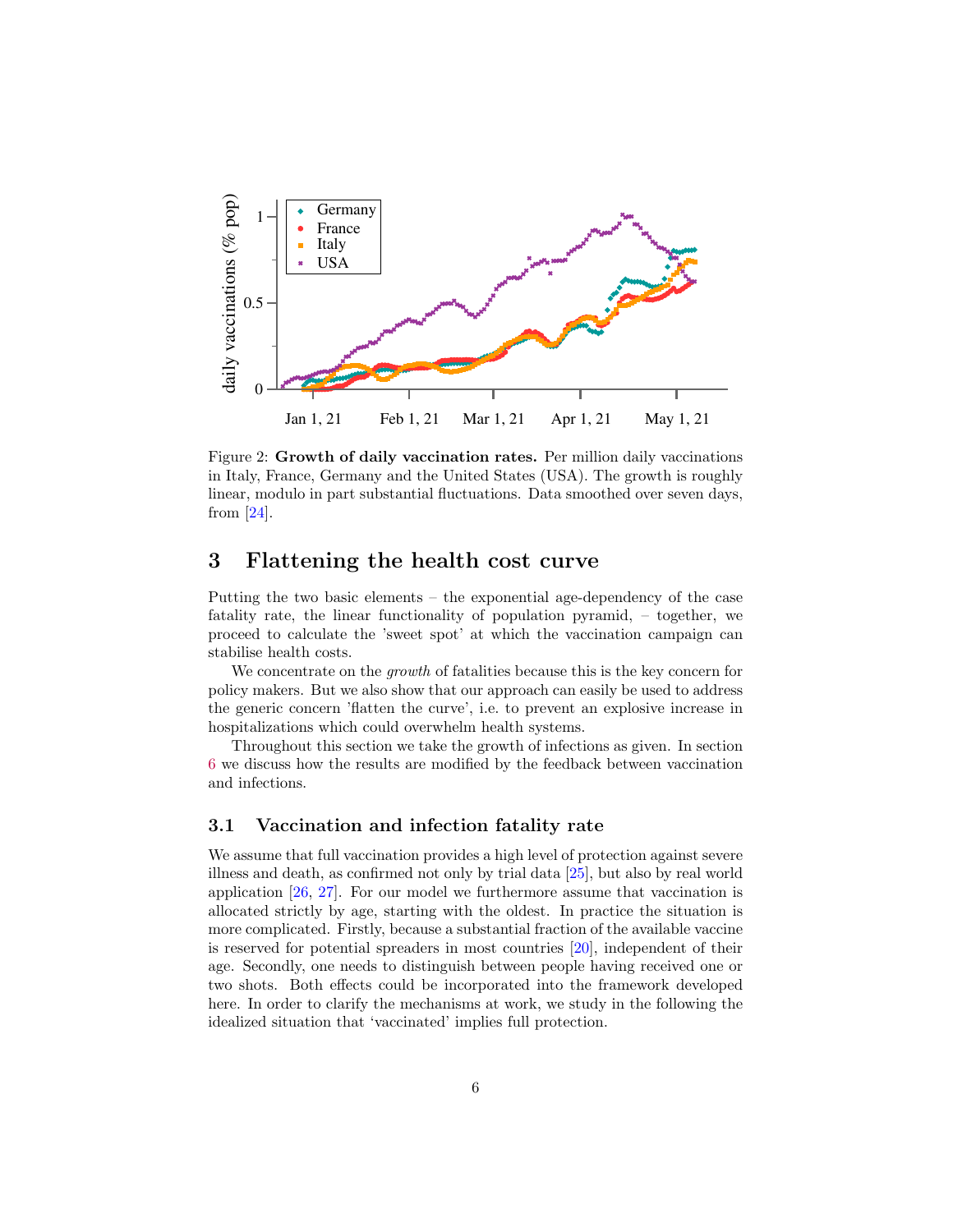# 4 Medical balancing condition

In a first step we derive a medical balancing condition that is generically valid, viz for all types of population pyramids. In a second step we will make use of the fact that population pyramids may often be well approximated linearly at the top. As before, we do not work with the nominal age  $a \in [0, 100]$ , but with the relative age x, as measured top-down,  $a = 100 - x$ , denoting by  $\rho(x)$  the respective population density. The fraction  $v$  of people vaccinated top-down to an age difference  $\delta A$  is then

<span id="page-6-1"></span>
$$
v = \int_0^{\delta A} \rho(x) dx, \qquad \frac{dv}{dt} = \rho(\delta A) \frac{d(\delta A)}{dt}, \qquad (3)
$$

where included also a differential relation with regard to the vaccination speed *i*. Above expression reduces to  $v = p(\delta A)^2/2$  for a population pyramid closing linearly at the top, viz for  $\rho(x) = px$ .

A key variable for policy makers is the medical load, i.e. the number of patients requiring hospitalisation and maybe even intensive care or who die. We start by considering the mortality risk. The medical load or cost for society at any given state of the vaccination campaign can then be expressed as as the number of people who risk dying each time period:

<span id="page-6-0"></span>
$$
C^{\text{med}} = \left[ \int_{\delta A}^{\infty} \rho(x) e^{-x/a_0} dx \right] I(t), \qquad (4)
$$

where it is was assumed that fully vaccinated people will not get seriously ill anymore. Daily Covid-19 fatalities do not increase when  $C^{med}$  remains stable, viz when the balancing condition  $dC^{\text{med}}/dt = 0$  holds. Setting the time derivative of the right-hand side of [\(4\)](#page-6-0) to zero leads to the condition that:

<span id="page-6-2"></span>
$$
\frac{d\delta A}{dt} \left[ \rho(\delta A) e^{-\delta A/a_0} \right] = \left[ \int_{\delta A}^{\infty} \rho(x) e^{-x/a_0} dx \right] \frac{\dot{I}}{I}.
$$
 (5)

With the expression for  $\dot{v}$  given in [\(3\)](#page-6-1), the left-hand side of [\(5\)](#page-6-2) reduces to  $\dot{v}$  exp( $-\delta A/a_0$ ). We then have

<span id="page-6-3"></span>
$$
\dot{v} = e^{\delta A/a_0} \left[ \int_{\delta A}^{\infty} \rho(x) e^{-x/a_0} dx \right] \frac{\dot{I}}{I} . \tag{6}
$$

This expression is valid for all population densities  $\rho(x)$ , in particular also for the tabulated population density of a given country.

#### 4.1 Linear population pyramid

Evaluating the integral in [\(6\)](#page-6-3) for the linear case, when  $\rho(x) = px$ , one has

$$
p \int_{\delta A}^{\infty} x e^{-x/a_0} dx = -(pa_0^2) \left[ 1 + \frac{x}{a_0} \right] e^{-x/a_0} \Big|_{\delta A}^{\infty}
$$
  
= 
$$
(pa_0^2) \left[ 1 + \frac{\delta A}{a_0} \right] e^{-\delta A/a_0} . \tag{7}
$$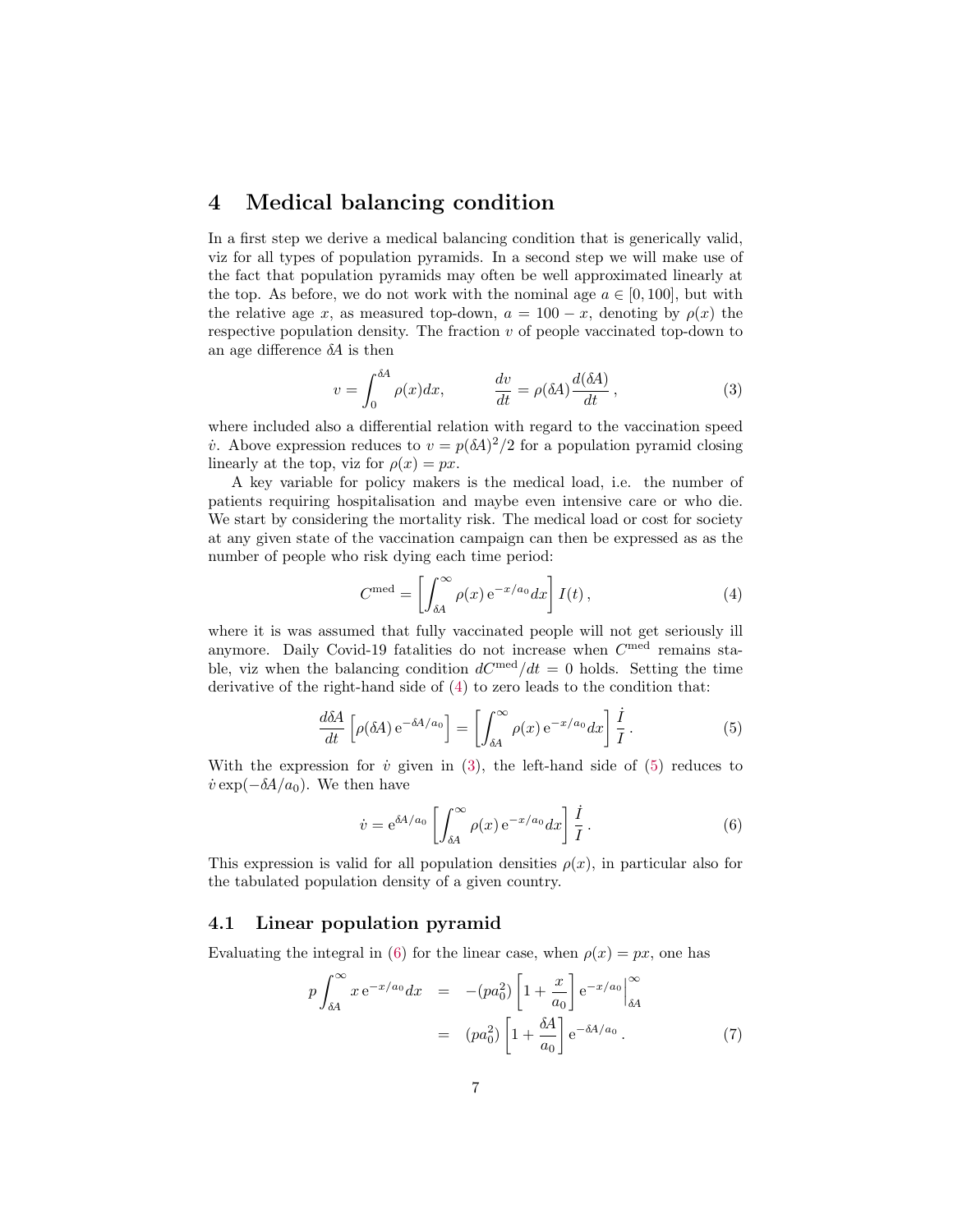With

<span id="page-7-1"></span>
$$
v_0 = \frac{a_0^2 p}{2}, \qquad v = \frac{p \delta A^2}{2}, \qquad \frac{\delta A}{a_0} = \sqrt{\frac{v}{v_0}}
$$
 (8)

one then finds that [\(6\)](#page-6-3) reduces to

<span id="page-7-0"></span>
$$
\frac{\dot{v}}{v_0} = 2\left(1 + \sqrt{\frac{v}{v_0}}\right)\frac{\dot{I}}{I},\tag{9}
$$

where  $\dot{I}/I$  is the (relative) increase of the incidence.

### 5 Consequences of the balancing condition

#### 5.1 The sweet spot for an old country

When the population pyramid is linear at the top (as it is typically for ageing societies), the balancing condition [\(9\)](#page-7-0) leads to a simple rule of thumb, given that  $v_0$  is equal to about 0.01, or one percent:

"For every proportional increase  $I/I$  of the incidence, one needs to vaccinate an additional percentage of at least twice that amount in order to outrun the virus."

This lower bound holds for  $v \to 0$ , becoming larger when vaccination progresses. The balancing condition thus provides a simple decision rule based on observable data (infections and vaccinations). Once this 'sweet spot' has been reached, NPIs can be gradually loosened without risking an increase in fatalities.

#### 5.2 The sweet spot: hospitalizations

The balancing conditions derived above describe the point at which the number of fatalities (per unit of time) stops increasing. One key parameter used to derive these results was  $a_0$ , which denotes the half live age difference in terms of mortality. For the risk of hospitalization this parameter,  $a_{0h}$ , about twice as high, but the functional form remains the same.

For a linear age pyramid this implies that the evolution of hospitalisations can be described by the same balancing condition,

<span id="page-7-3"></span>
$$
\frac{\dot{v}}{v_{0h}} = 2\left(1 + \sqrt{\frac{v}{v_{0h}}}\right)\frac{\dot{I}}{I},\tag{10}
$$

where the subscript  $_h$  indicates that the value is calculated with  $a_{0h}$  instead of  $a_0$ . This changes two of the three relationships in equation [\(8\)](#page-7-1):

<span id="page-7-2"></span>
$$
v_{0h} = \frac{a_{0h}^2 p}{2}, \qquad v = \frac{p \delta A^2}{2}, \qquad \frac{\delta A}{a_{0h}} = \sqrt{\frac{v}{v_{0h}}} \tag{11}
$$

The (relative) increase of the incidence,  $I/I$  and v are not affected.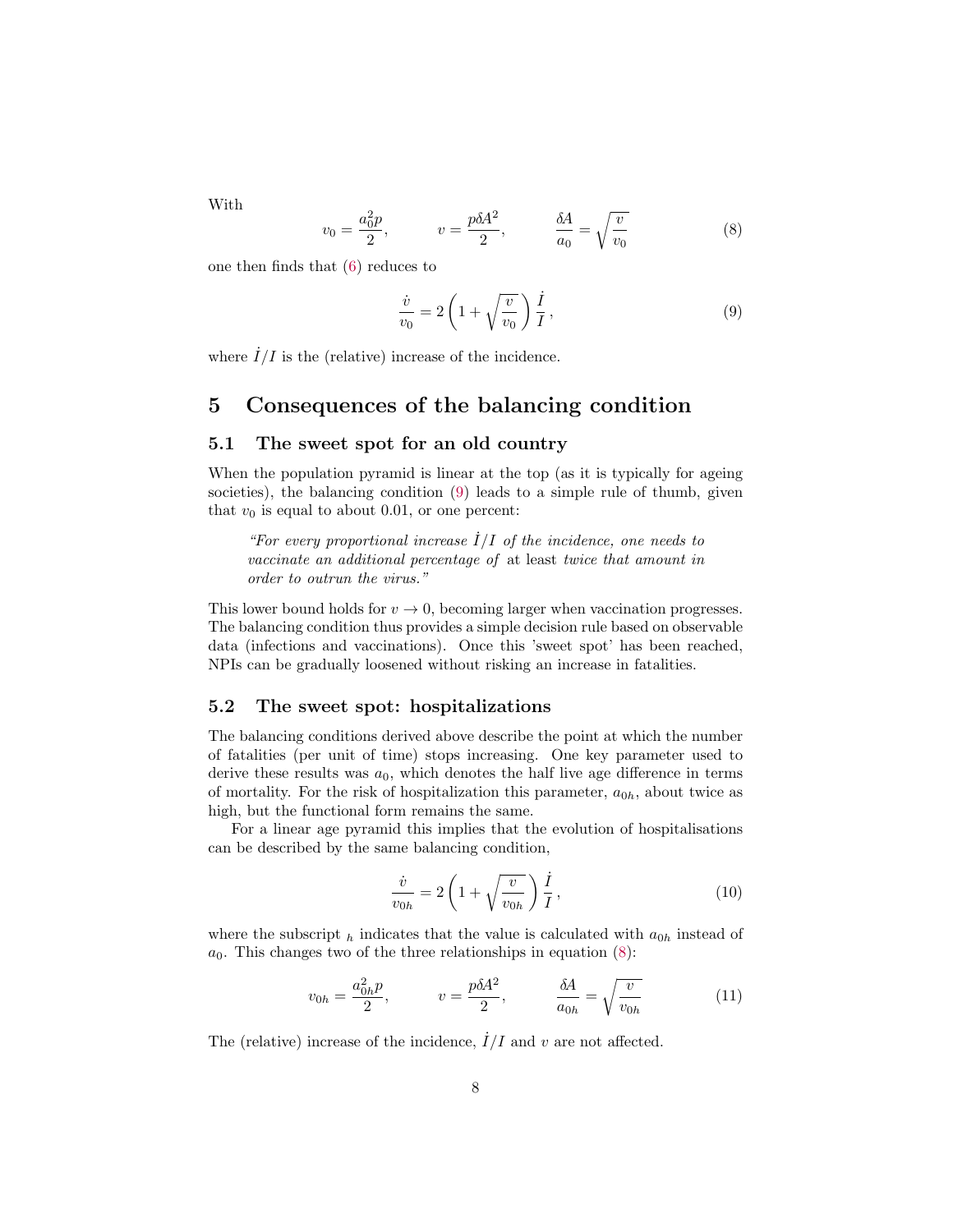Comparing [\(11\)](#page-7-2) and [\(8\)](#page-7-1) shows that  $v_{0h}/v_0$  is equal to  $a_{0h}/a_0$ . It was documented above that the mean doubling age for hospitalizations is about two times larger than that for deaths (16 instead of 8 years). This implies that  $v_{0h}$ is about four times larger than  $v_0$ . It follows that at low vaccination rates (*v* small) the balancing condition is four times more stringent if the aim is to keep hospitalizations from increasing than if the aim is to keep fatalities in check, i.e. the decision rule would become:

"For every proportional increase  $\dot{I}/I$  of the incidence, one needs to vaccinate an additional percentage of at least eight times that amount in order to keep the pressure on hospitals constant."

A policy that takes into account the need to limit the pressure on health systems would thus loosen NPIs much later than a policy which concentrates only on fatalities. The difference is a factor of four at low vaccination rates, but it diminishes as a higher proportion is vaccinated (as  $v$  increases) because the higher value of  $a_{0h}$  enters the denominator of the second term in the brackets on the right hand side of equation [\(10\)](#page-7-3).

#### 5.3 The sweet spot for a young country

As documented below, younger countries have a top of the population pyramid which closes quadratically. In this case the size of the cohorts counting from age 100 down can be described by:

$$
\rho(x) = qx^2
$$
,  $v = \frac{q\delta A^3}{3}$ ,  $\frac{\delta A}{a_0} = \left(\frac{3v}{a_0^3 q}\right)^{1/3}$ ,  $v_1 \equiv \frac{a_0^3 q}{3}$  (12)

and

$$
q \int_{\delta A}^{\infty} x^2 e^{-x/a_0} dx = -(qa_0^3) \left[ 2 + \frac{2x}{a_0} + \frac{x^2}{a_0^2} \right] e^{-x/a_0} \Big|_{\delta A}^{\infty}, \tag{13}
$$

one obtains the balancing condition

<span id="page-8-0"></span>
$$
\frac{\dot{v}}{v_1} = 3 \left[ 2 + 2 \left( \frac{v}{v_1} \right)^{1/3} + \left( \frac{v}{v_1} \right)^{2/3} \right] \frac{\dot{I}}{I}
$$
\n(14)

A fit to the population pyramid of Nigeria yields  $q = 4 \cdot 10^{-6}$ , viz  $v_1 = a_0^3 q/3 =$ 0.0002, see [\(1\)](#page-3-1) and Fig. [1.](#page-2-0) The reference fraction of vaccinated is hence exceedingly small,  $v_1 \sim 0.02\%$ 

A generalization to the case of a quadratic population pyramid, as given by [\(14\)](#page-8-0), yields a factor  $6v_1/v_0 \approx 0.12$  in the limit  $v \to 0$ , instead of two (given that  $v_0$  corresponds to about one percent). At the start, vaccination campaigns have hence strong control capabilities in countries with young populations, viz when the population pyramid is quadratic at the top. This advantage decreases rapidly, however, with the progress of vaccination. To be concrete, dividing equation [\(9\)](#page-7-0) by [\(14\)](#page-8-0) one obtains a factor of 1.7 at  $v = 0.1$ , when ten percent of the population has been vaccinated top-down.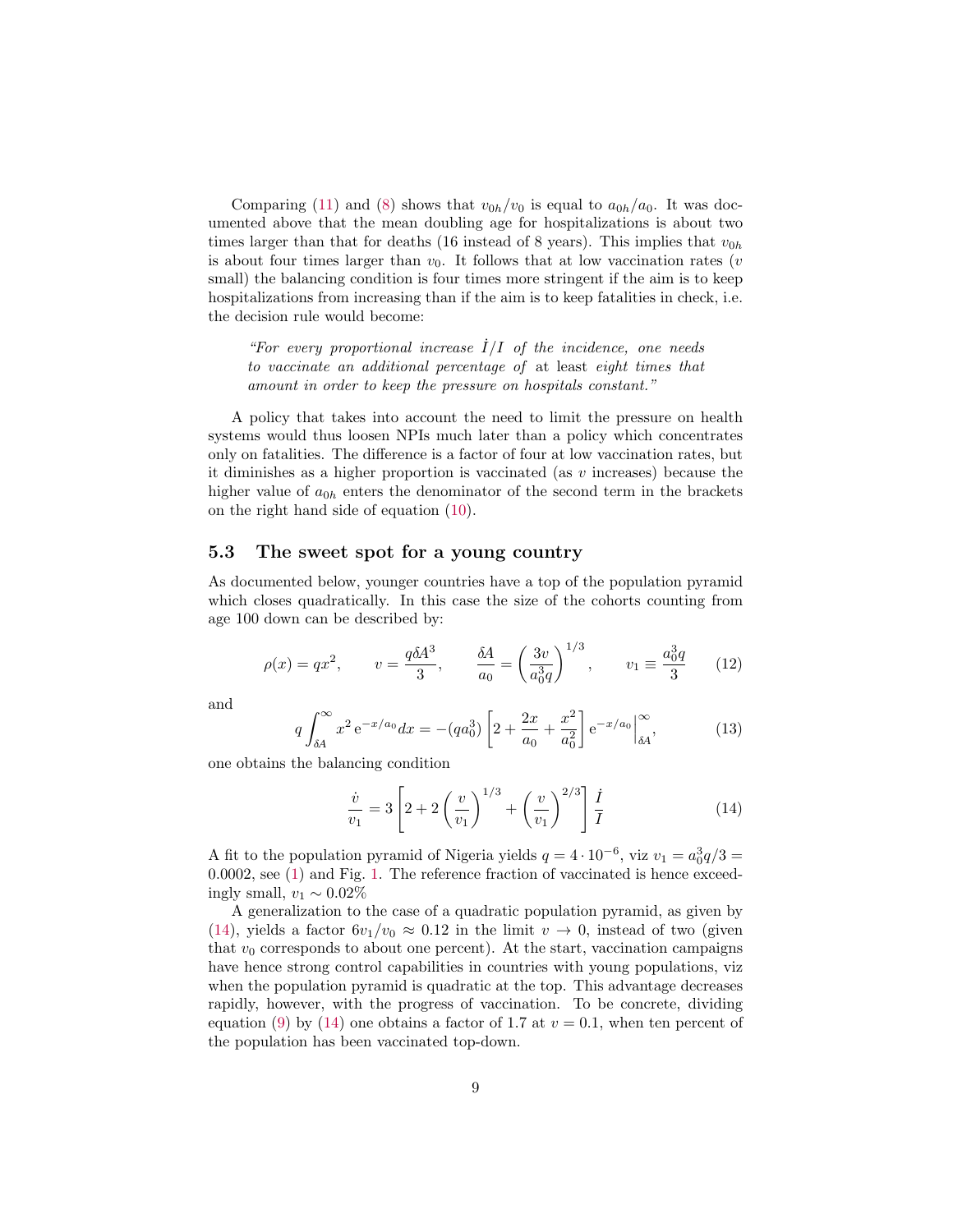#### 5.4 Connection with the evolution of the pandemic

The rate of increase in the number of infected will be affected by the fraction of the population already vaccinated. The evidence regarding the impact of vaccines on the spread of infections is less clear than the impact of vaccination on the risk of death or a severe course [\[28\]](#page-15-8). Some results point to a reduction in transmission of 40 percent [\[29\]](#page-15-9) whereas others report a much higher impact among the vulnerable population in long-term care facilities [\[30\]](#page-15-10). Any impact of vaccination on infectiousness would not change the balancing condition  $(9)$ , which applies in general. Moreover, with vaccination reducing infectiousness, whatever the size of the impact, the growth of the disease spread slows down, ceteris paribus, (to a lower value for  $\dot{I}/I$ ), making it easier to reach the point where the curve 'flattens'.

The relative increase  $\dot{I}/I$  appearing on the right-hand side of [\(9\)](#page-7-0) could be evaluated using a dynamic epidemiological model. For the SIR model [\[31\]](#page-15-11), the simplest case, we have  $\dot{I}/I = gS - \lambda$ , where g and  $\lambda$  are the reproduction and the recovery rates, respectively. The reservoir of susceptibles  $S$  decreases with the fraction of the population that is immunized, either because of having been infected, or due to being vaccinated. We leave this approach for further studies, concentrating here on data-driven considerations.

The dynamics of the growth of a pandemic is studied in a large body of literature. One of the first to employ the canonical model was [\[32\]](#page-15-12). [\[9\]](#page-14-2) employ statistical models to predict the contagion curve and the associated reproduction rate using a Poisson process. See also [\[33\]](#page-15-13) for time series models and [\[34\]](#page-16-0) for a survey.

We thus conclude that the position of the 'sweet spot' in terms of observed infections is not changed if one takes into account the impact of vaccinations on the spread of the disease. With continuing vaccinations the sweet spot becomes a turning point because once it has been reached, vaccination rates could plateau, but the condition for deaths to fall would remain fulfilled, as additional vaccinations reduce the growth of infection,  $I/I$ , which is the determining factor on the right-hand side of [\(9\)](#page-7-0).

### <span id="page-9-0"></span>6 Vaccination hesitancy

In deriving [\(6\)](#page-6-3), we assumed full vaccination of everybody aged above  $a = 100$ δA. In practice, there will be a certain hesitancy  $h(x) \in [0, 1]$ , meaning that a fraction  $h(x)$  remains non-vaccinated, even after vaccines have become available to the age cohort x. The age specific indicator  $h = h(x)$  is used here as a general term, including people that are not willing to be vaccinated, together with the fraction of the population that cannot be vaccinated due to medical contra-indications. People not developing an immune response despite being fully vaccinated are also subsumed under  $h(x)$ .

In Europe, the fraction  $h(x)$  of not vaccinated starts close to zero in most countries for the very old, remaining in general below 20 per cent down to age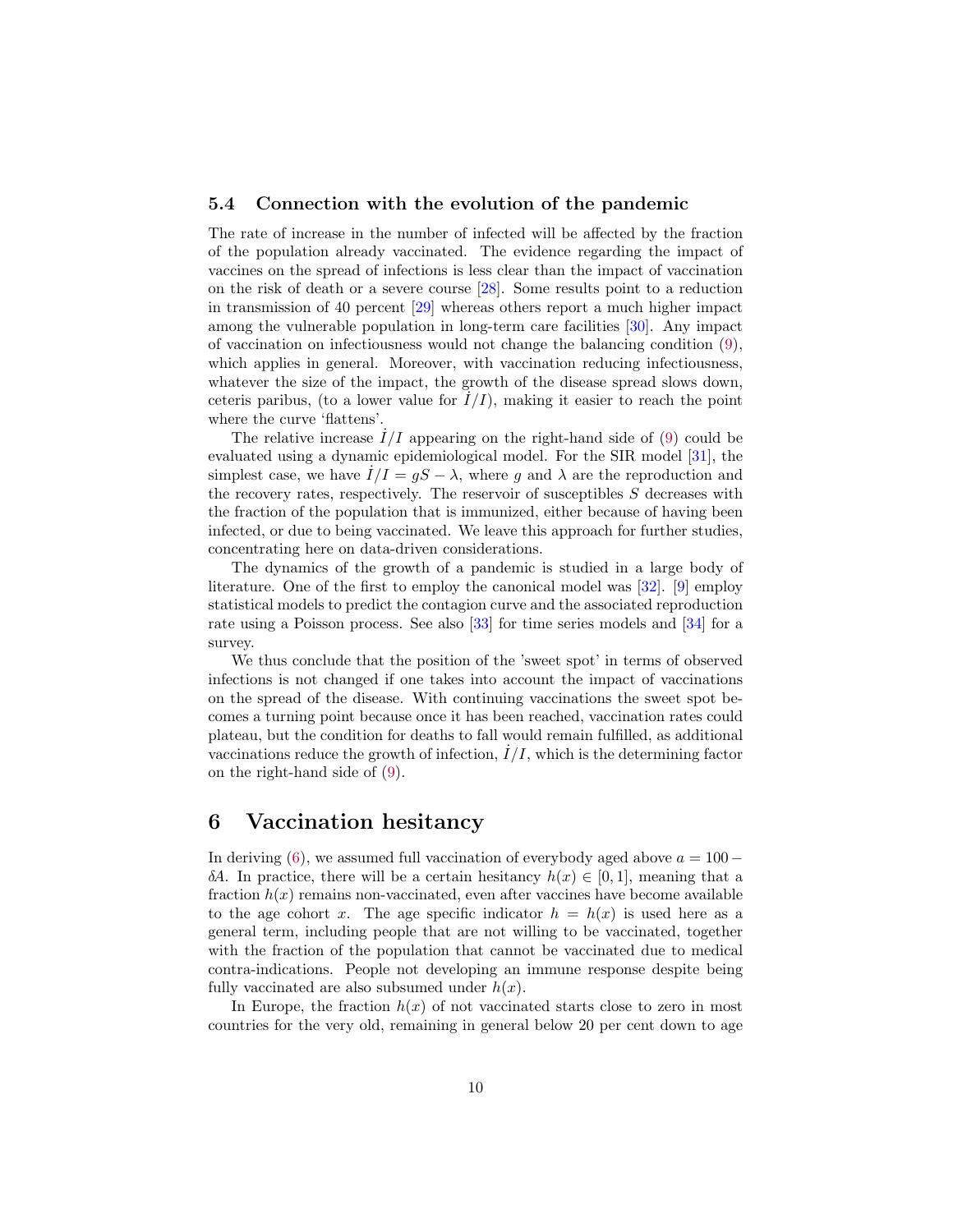60.[2](#page-10-0) It is straightforward to generalize the derivation of the medical balancing condition to the case  $h(x) > 0$ . For this the term:

$$
c_0 I(t) \int_0^{\delta A} h(x) \rho(x) e^{-x/a_0} dx \tag{15}
$$

needs to be added to the medical cost  $C^{\text{med}}$ , see [\(4\)](#page-6-0). One finds

<span id="page-10-1"></span>
$$
\dot{v}\left(1 - h(\delta A)\right) = e^{\delta A/a_0} \left[ \int_{\delta A}^{\infty} \rho(x) e^{-x/a_0} dx + \int_0^{\delta A} h(x) \rho(x) e^{-x/a_0} dx \right] \frac{\dot{I}}{I}, \tag{16}
$$

which reduces to [\(6\)](#page-6-3) when  $h(x) \to 0$ . Clearly, it becomes more difficult to retain medical balancing when vaccine hesitancy is large, which is however not the case for the elderly.

For the case of age-independent hesitancy,  $h(x) \equiv h$ , one can evaluate both the first and the second integral on the right-hand side of [\(16\)](#page-10-1). The latter is

$$
hp \int_0^{\delta A} x e^{-x/a_0} dx = -h(pa_0^2) \left[ 1 + \frac{x}{a_0} \right] e^{-x/a_0} \Big|_0^{\delta A}
$$
  
=  $-h(pa_0^2) \left[ 1 + \frac{\delta A}{a_0} \right] e^{-\delta A/a_0} + h(pa_0)^2.$  (17)

The first term on the right-hand side is  $(-h)$  times the obtained for the case without hesitancy. All together we hence have

$$
\frac{\dot{v}}{v_0} = 2\left(1 + \sqrt{\frac{v}{v_0}}\right)\frac{\dot{I}}{I} + 2h\frac{e^{\delta A/a_0}}{1-h}\frac{\dot{I}}{I} = 2\left[1 + \sqrt{\frac{v}{v_0}} + h\frac{e^{\delta A/a_0}}{1-h}\right]\frac{\dot{I}}{I},\qquad(18)
$$

which generalizes [\(9\)](#page-7-0). Vaccine hesitancy thus introduces an explicit age dependency, given that cohorts of age a are defined via  $a = 100 - \delta A$ . The basic message of the balancing without vaccine hesitancy thus remains, namely that it takes a vaccination campaign that is at least two times quicker than the percentage spread of the disease.

# 7 Evolution of vaccination campaigns

It is not possible to vaccinate the entire population instantly, because vaccines have to be first mass-produced and then distributed. This is illustrated in Fig. [2,](#page-5-0) where the daily vaccination rates are shown for a range of selected countries. Daily rates may vary, in particular for smaller countries, when larger batches are delivered from abroad. But for larger entities, like the EU or the US, the trend is linear. Overall, vaccination rates can be expected to track deliveries, with eventual organizational problems leading only to temporary delays.

Over the course of several months, the daily vaccination rates shown in Fig. [2](#page-5-0) rise roughly linearly during the initial states of the campaign, in line with

<span id="page-10-0"></span><sup>2</sup><https://www.ecdc.europa.eu/en/publications-data/data-covid-19-vaccination-eu-eea>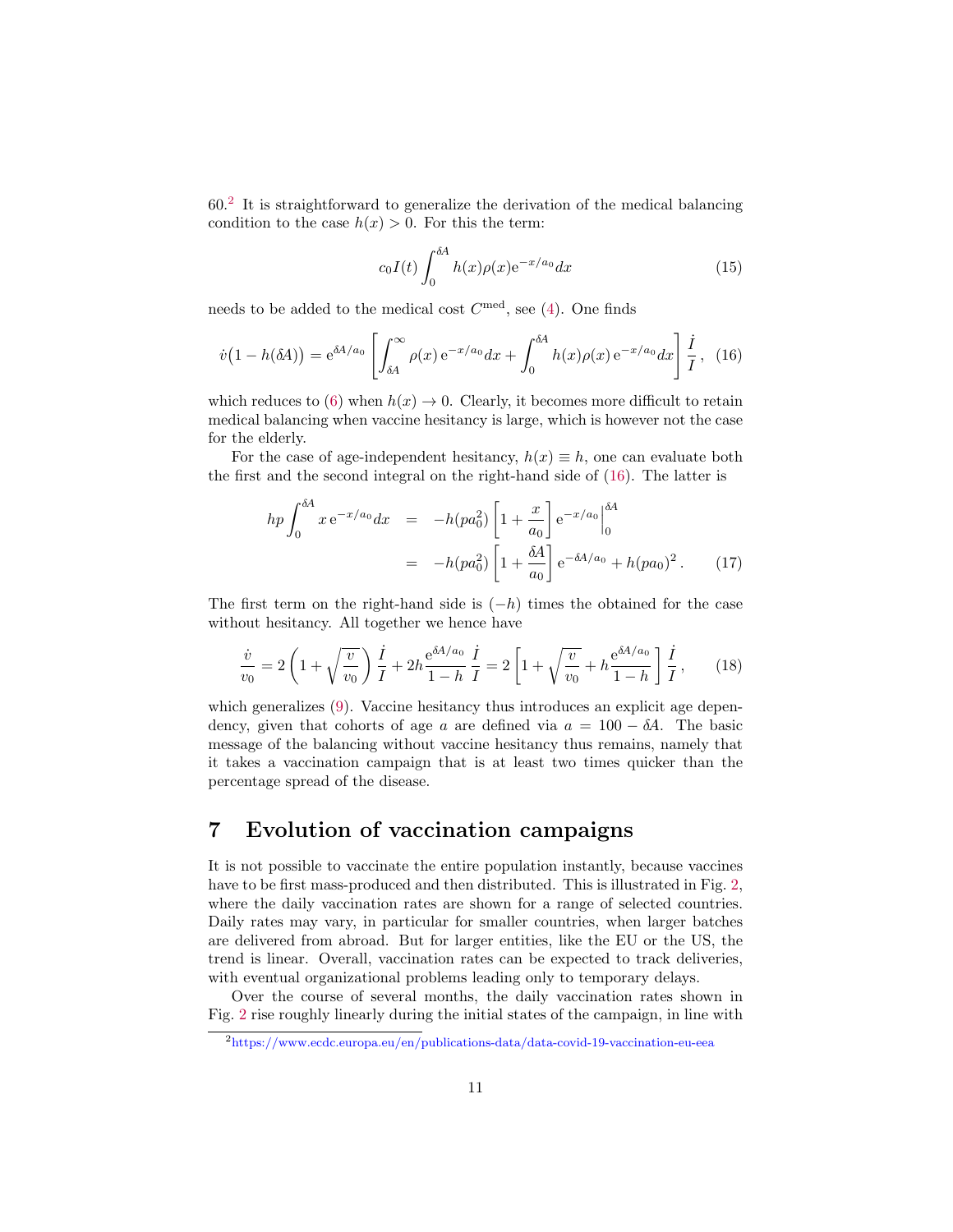steadily increasing production capacities.<sup>[3](#page-11-0)</sup> Given these considerations, and the data presented in Fig. [2,](#page-5-0) we assume that the number of daily jabs, viz the vaccination rate, increases linearly. The fraction of the population  $v$  vaccinated top down increases then with the square of time  $t$ ,

$$
v = v(t) = \frac{1}{2} \left( \frac{t}{t_0} \right)^2 = \frac{p}{2} (\delta A)^2,
$$
  $\delta A = \frac{t}{t_0 \sqrt{p}} \equiv a_0 g_v t.$  (19)

The parameter  $t_0$  denotes the time needed to vaccinate one half of the population. Given a linear increase of cohort sizes with age, one finds that the age of the youngest cohort that can be fully vaccinated, denoted  $\delta A$ , falls linearly over time, see [\(2\)](#page-4-0). The factor  $a_0$  in the last definition is the characteristic age determining the exponential functionality of the IFR, as defined by [\(1\)](#page-3-1).

An order of magnitude estimate for the length of vaccination campaigns,  $t_0$ , can be evaluated from available data. For example, in Israel it took about 10 weeks (from the beginning of January of 2021 to mid-March 2021) to fully vaccinate half the population, resulting in an estimate of  $t_0 = 10$  (weeks). In the EU, only about 5 percent of the population was fully vaccinated over the the EU, only about 5 percent of the population was fully vaccinated 6 same period corresponding to an estimate of  $t_0 = 10\sqrt{10} \approx 32$  (weeks).<sup>[4](#page-11-1)</sup>

The balancing condition [\(9\)](#page-7-0) for the case of linear population density can be used to write the sweet spot at which medical costs are kept from rising, in terms of the two structural parameters  $a_0$  and  $p$ ,

<span id="page-11-3"></span>
$$
\frac{t}{t_0} = \left( a_0^2 p + \frac{t}{t_0} a_0 \sqrt{p} \right) t_0 \frac{\dot{I}}{I}, \qquad v_0 = \frac{a_0^2 p}{2}, \qquad (20)
$$

see  $(1)$  and  $(2).<sup>5</sup>$  $(2).<sup>5</sup>$  $(2).<sup>5</sup>$  $(2).<sup>5</sup>$ 

As above, one could substitute the parameter  $a_0$  with  $a_{0h}$  if the aim is to keep hospitalisations under control. Given that equation [\(20\)](#page-11-3) contains the square of the parameter it follows that it will take about 4 times as long to reach the sweet spot in terms of hospitalizations than in terms of fatalities.

### 8 Discussion

A key aim for policy makers grappling with a continuing outbreak, even when an increasing proportion of the population is being vaccinated, is to 'flatten

<span id="page-11-0"></span> $3$ This linear ramp-up has been predicted [\[35\]](#page-16-1). The reason is that Covid-19 vaccine were ordered ahead of their approval in large batches. But ramping up production capacities implies substantial adjustment costs. Minimizing these adjustment costs, subject to fulfilling the order within a contracted time period, leads to a linear ramping-up of production capacities [\[14\]](#page-14-7).

<span id="page-11-1"></span>The time needed to vaccinate the entire population, i.e. to the point  $v = 1$ , is equal  $\sqrt{2}t_0$ . The parameter  $t_0$  thus does not denote the full length of the vaccination campaign, but the time needed to vaccinate 50% of the population. At that point more than 99% of the fatalities can be avoided and NPIs can be lifted.  $t_0$  provides thus a good parametrization of the effective length of a vaccination campaign.

<span id="page-11-2"></span><sup>&</sup>lt;sup>5</sup>We concentrate on the general analytical solution in order to avoid having to make too many specific assumptions about the way the pandemic spreads. For a more detailed, structural approach see [\[36\]](#page-16-2).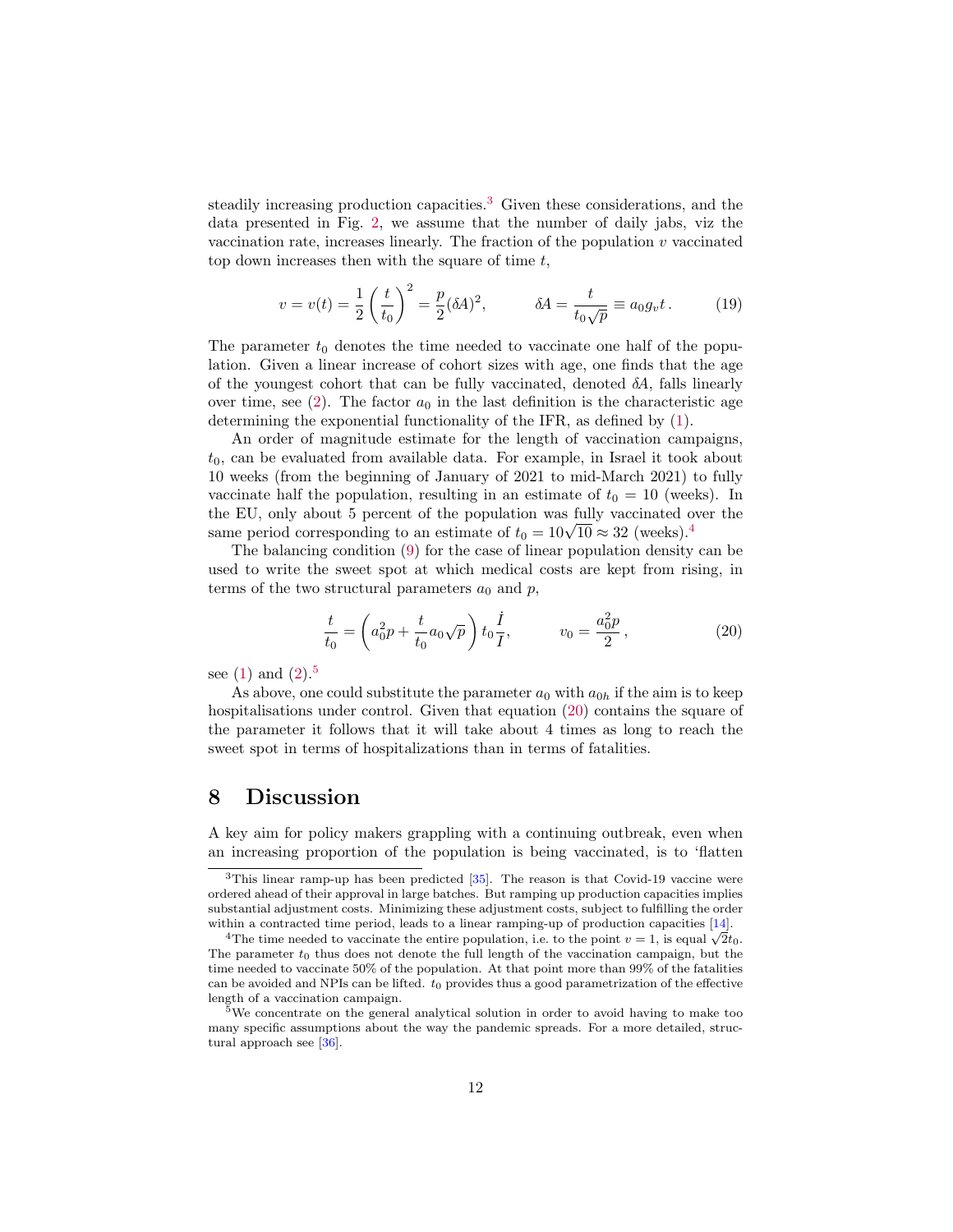the curve', i.e. to keep hospitalizations and fatalities from rising exponentially [\[37\]](#page-16-3). We identified a balancing condition, or 'sweet spot', at which the health costs remain constant as the most vulnerable are being vaccinated first. The balancing condition can be interpreted as indicating the path of relaxing NPIs along which infections can still increase, but fatalities or death remain under control.

Our aim is not to provide detailed epidemiological modeling and simulations. Instead, we have shown that three key factors can be combined into a simple formula that determines the impact of vaccination campaigns with regard to the time evolution of medical costs. First, the mortality risk from a Covid-19 infection (and that of hospitalisation) increases exponentially with age. Second, the sizes of age cohorts decrease from the top of the population pyramid. Third, vaccination proceeds at an increasing speed.

We find considerable differences across two dimensions: the form of the age pyramid and the measure of health costs: hospitalisations or fatalities.

- Age pyramid: Older countries need to vaccinate more quickly than younger ones. The difference between a typical European country and a high fertility country in Sub-Saharan Africa can be a factor of 6.
- Deaths or hospitalisations: For an old country, aiming at keeping hospitalisations constant entails a requirement of a vaccination rate about 4 times larger than if the aim is to keep fatalities constant. For a young country the difference is even larger.

Our discussion has focused on the case of Europe, but the formula we derive holds generally and can take into account the wide differences one observes in the speed of vaccination campaigns and the age structure of the population. Moreover, our approach is general enough to accommodate the emergence of different strains of the virus which might increase contagion and/or the risk of severe courses. For example, the impact of the diffusion of the so-called delta variant, whose diffusion has recently been modelled [\[38\]](#page-16-4), would show up in a higher rate of growth infections, which would need a correspondingly higher speed of vaccination to offset its higher contagiousness.

#### 8.1 Limitations

In our framework, 'vaccinated' implies full immunity, which is attained for most Covid-19 vaccines only after the second jab. A reduced levels of immunity, like 95%, is equivalent to an equivalent degree of vaccine hesitancy, which we also discuss. Note that only a proportion of the jabs, and not all, is administered following a strict age criterion [\[39\]](#page-16-5). Vaccine hesitancy and other factors, such as waning immunity with age, can reduce the overall effect of vaccination campaigns. Moreover, there are other, less age specific costs of the disease, like 'long Covid' [\[40\]](#page-16-6). Incorporating these factors would refine the model, at the same time making it necessary to estimate an increased number of parameters.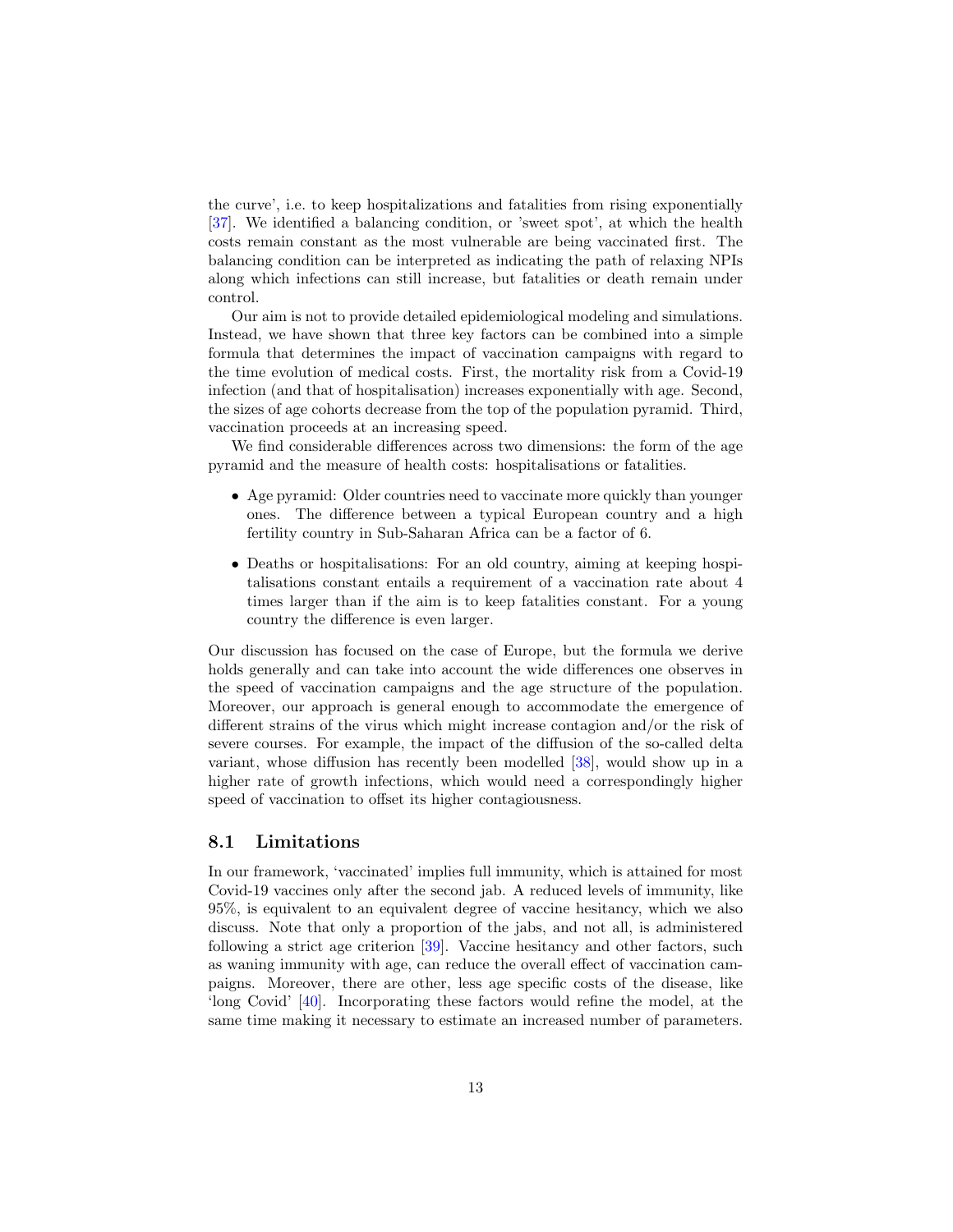See in this regard, e.g., [\[41\]](#page-16-7) and [\[42\]](#page-16-8) for recent contributions using state-of-theart epidemiological models.

We have concentrated on the fact that vaccination basically eliminates the risk of death [\[43\]](#page-16-9). Vaccination reduces however also the spread of the virus [\[44\]](#page-17-0). This provides an additional element which increases the importance of vaccination speed. However, this element becomes significant primarily in later stages of a vaccination campaign, beyond the point when the vulnerable groups have been vaccinated.

# Acknowledgements

This research has been supported by the European Union's Horizon 2020 research and innovation program, PERISCOPE: Pan European Response to the Impacts of Covid-19 and future Pandemics and Epidemics, under grant agreement No. 101016233, H2020-SC1-PHE CORONAVIRUS-2020-2-RTD.

# Data Availability

The electronic supporting material contains the data analyzed.

# References

- <span id="page-13-0"></span>[1] Andrew T Levin, William P Hanage, Nana Owusu-Boaitey, Kensington B Cochran, Seamus P Walsh, and Gideon Meyerowitz-Katz. Assessing the age specificity of infection fatality rates for covid-19: systematic review, metaanalysis, and public policy implications. European journal of epidemiology, pages 1–16, 2020.
- <span id="page-13-1"></span>[2] [Risk for COVID-19 Infection, Hospitalization, and Death By Age Group,](https://www.cdc.gov/coronavirus/2019-ncov/covid-data/investigations-discovery/hospitalization-death-by-age.html) 2021.
- <span id="page-13-2"></span>[3] Sophia Chen, Deniz O Igan, Nicola Pierri, Andrea F Presbitero, Maria Soledad, and Martinez Peria. Tracking the economic impact of covid-19 and mitigation policies in europe and the united states. IMF Working Papers, 2020(125), 2020.
- <span id="page-13-3"></span>[4] David M Cutler and Lawrence H Summers. The covid-19 pandemic and the \$16 trillion virus. Jama, 324(15):1495–1496, 2020.
- <span id="page-13-4"></span>[5] Claudius Gros, Roser Valenti, Lukas Schneider, Kilian Valenti, and Daniel Gros. Containment efficiency and control strategies for the corona pandemic costs. arXiv preprint arXiv:2004.00493, 2020.
- <span id="page-13-5"></span>[6] Christopher Dye, Russell CH Cheng, John S Dagpunar, and Brian G Williams. The scale and dynamics of covid-19 epidemics across europe. Royal Society open science, 7(11):201726, 2020.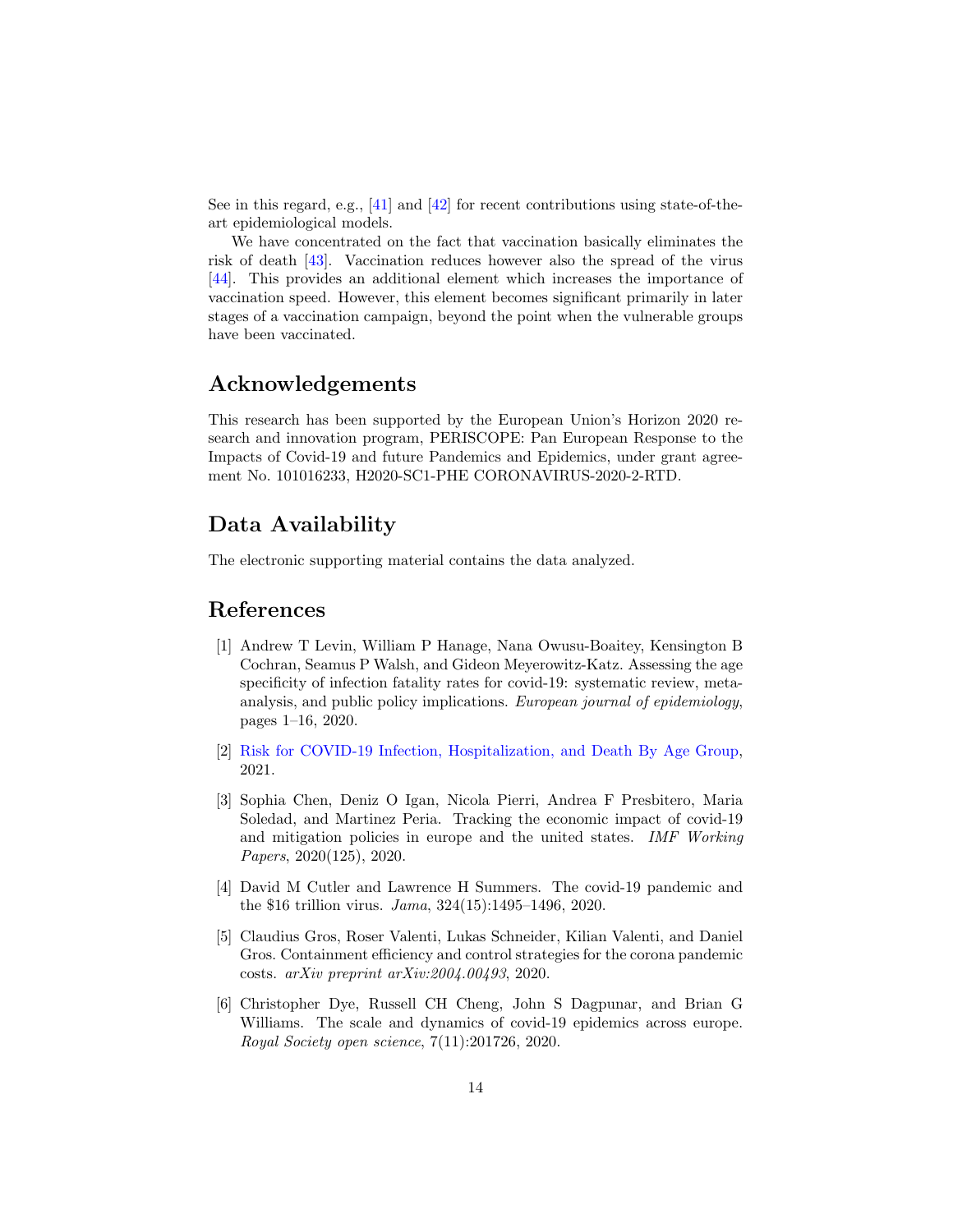- <span id="page-14-0"></span>[7] Qinyue Zheng, Xinwei Wang, Chunbing Bao, Zhongren Ma, and Qiuwei Pan. Mathematical modelling and projecting the second wave of covid-19 pandemic in europe. J Epidemiol Community Health, 75(6):601–603, 2021.
- <span id="page-14-1"></span>[8] Janyce Gnanvi, Kolawolé Valère Salako, Brezesky Kotanmi, and Romain Glèlè Kakaï. On the reliability of predictions on covid-19 dynamics: A systematic and critical review of modelling techniques. Infectious Disease Modelling, 2021.
- <span id="page-14-2"></span>[9] Arianna Agosto, Alexandra Campmas, Paolo Giudici, and Andrea Renda. Monitoring covid-19 contagion growth. Statistics in Medicine, 2021.
- <span id="page-14-3"></span>[10] Arianna Agosto and Paolo Giudici. A poisson autoregressive model to understand covid-19 contagion dynamics. Risks, 8(3):77, 2020.
- <span id="page-14-4"></span>[11] Simon Bauer, Sebastian Contreras, Jonas Dehning, Matthias Linden, Emil Iftekhar, Sebastian B Mohr, Alvaro Olivera-Nappa, and Viola Priese- ´ mann. Relaxing restrictions at the pace of vaccination increases freedom and guards against further covid-19 waves in europe. *arXiv preprint* arXiv:2103.06228, 2021.
- <span id="page-14-5"></span>[12] Nicholas G Davies, Sam Abbott, Rosanna C Barnard, Christopher I Jarvis, Adam J Kucharski, James D Munday, Carl AB Pearson, Timothy W Russell, Damien C Tully, Alex D Washburne, et al. Estimated transmissibility and impact of sars-cov-2 lineage b. 1.1. 7 in england. Science, 2021.
- <span id="page-14-6"></span>[13] Kevin Linka, Mathias Peirlinck, and Ellen Kuhl. The reproduction number of covid-19 and its correlation with public health interventions. Computational Mechanics, 66(4):1035–1050, 2020.
- <span id="page-14-7"></span>[14] Claudius Gros and Daniel Gros. Incentives for accelerating the production of covid-19 vaccines in the presence of adjustment costs. EconPol Policy Brief, 33:1, 2021.
- <span id="page-14-8"></span>[15] Emily M Grundy and Michael Murphy. Population ageing in europe. Michel Jean-Pierre, Beattie B. Lynn, Martin Finbarr C., Walston Jeremy D., editors. Oxford Textbook of Geriatric Medicine, 3:11–18, 2017.
- <span id="page-14-9"></span>[16] Massimiliano Ferraresi, Christos Kotsogiannis, Leonzio Rizzo, and Riccardo Secomandi. The 'great lockdown' and its determinants. Economics letters, 197:109628, 2020.
- <span id="page-14-10"></span>[17] Christian Dreger and Daniel Gros. Lockdowns and the us unemployment crisis1. Covid Economics, page 165, 2021.
- <span id="page-14-11"></span>[18] Abel Brodeur, David Gray, Anik Islam Suraiya, and Jabeen Bhuiyan. [A](http://ftp.iza.org/dp13411.pdf) [Literature Review of the Economics of COVID-19.](http://ftp.iza.org/dp13411.pdf) IZA DP No. 13411, IZA Institute of Labour Economics, 2020.
- <span id="page-14-12"></span>[19] European Commission. [Eurostat,](https://ec.europa.eu/eurostat/data/database) 2021.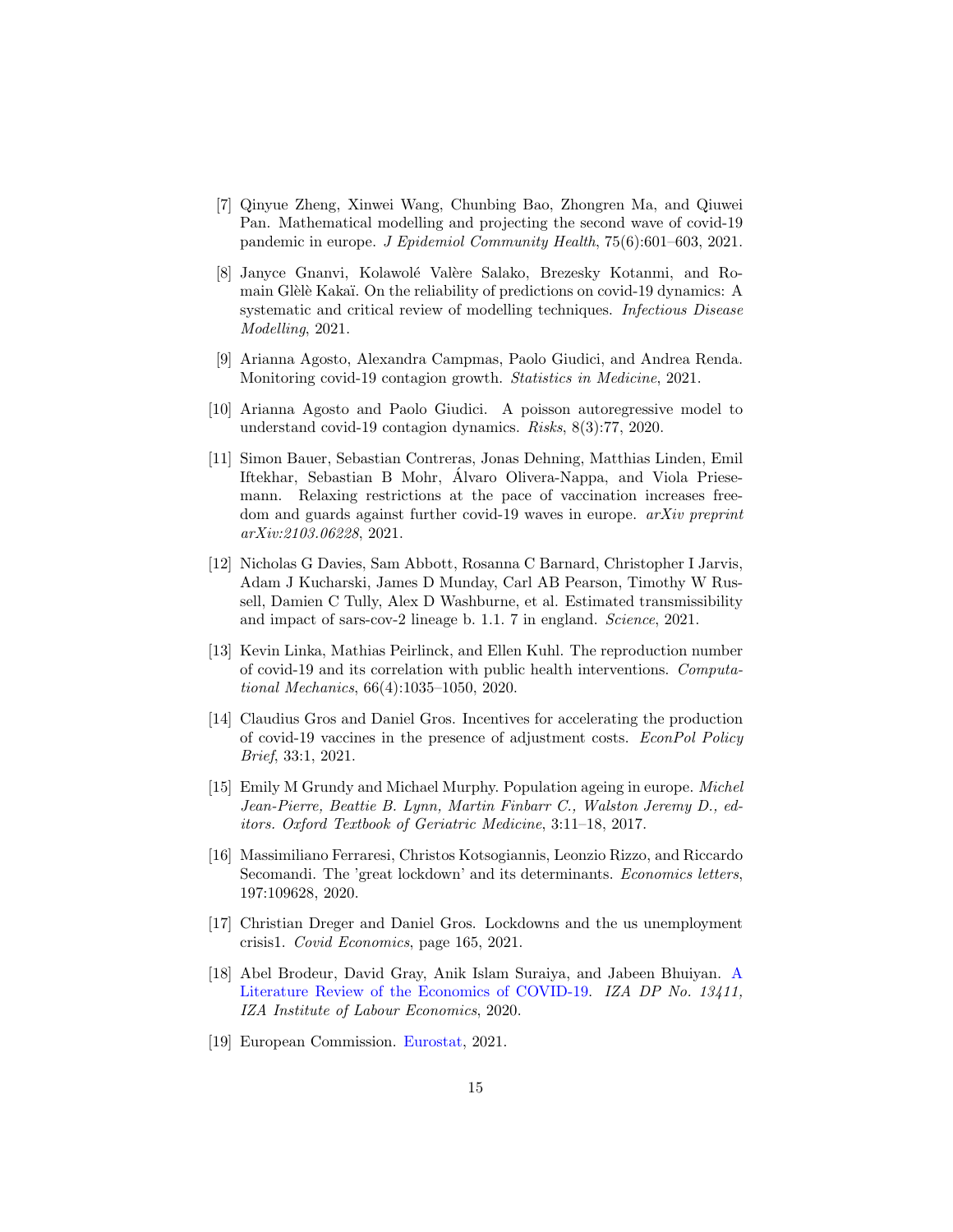- <span id="page-15-0"></span>[20] Marcia C Castro and Burton Singer. Prioritizing covid-19 vaccination by age. Proceedings of the National Academy of Sciences, 118(15), 2021.
- <span id="page-15-1"></span>[21] Hannah Ritchie and Max Roser. Age structure. Our World in Data, 2019.
- <span id="page-15-2"></span>[22] Daniel M Altmann and Rosemary J Boyton. Decoding the unknowns in long covid. bmj, 372, 2021.
- <span id="page-15-3"></span>[23] Christian Holm Hansen, Daniela Michlmayr, Sophie Madeleine Gubbels, Kåre Mølbak, and Steen Ethelberg. Assessment of protection against reinfection with sars-cov-2 among 4 million pcr-tested individuals in denmark in 2020: a population-level observational study. The Lancet, 2021.
- <span id="page-15-4"></span>[24] Our World in Data. [OWID Githup repository,](https://github.com/owid/covid-19-data/tree/master/public/data) 2021.
- <span id="page-15-5"></span>[25] Elisabeth Mahase. Covid-19: Oxford vaccine is up to 90% effective, interim analysis indicates, 2020.
- <span id="page-15-6"></span>[26] Dvir Aran. Estimating real-world covid-19 vaccine effectiveness in israel using aggregated counts. medRxiv, 2021.
- <span id="page-15-7"></span>[27] Noa Dagan, Noam Barda, Eldad Kepten, Oren Miron, Shay Perchik, Mark A Katz, Miguel A Hernán, Marc Lipsitch, Ben Reis, and Ran D Balicer. Bnt162b2 mrna covid-19 vaccine in a nationwide mass vaccination setting. New England Journal of Medicine, 2021.
- <span id="page-15-8"></span>[28] Marc Lipsitch and Rebecca Kahn. Interpreting vaccine efficacy trial results for infection and transmission. medRxiv, 2021.
- <span id="page-15-9"></span>[29] Ross J Harris, Jennifer A Hall, Asad Zaidi, Nick J Andrews, J Kevin Dunbar, and Gavin Dabrera. Effect of vaccination on household transmission of sars-cov-2 in england. New England Journal of Medicine, 2021.
- <span id="page-15-10"></span>[30] Pablo Martinez de Salazar, Nicholas Link, Karuna Lamarca, and Mauricio Santillana. High coverage covid-19 mrna vaccination rapidly controls sarscov-2 transmission in long-term care facilities. Medrxiv, 2021.
- <span id="page-15-11"></span>[31] C. Gros. Complex and adaptive dynamical systems: A primer. Springer, 2015.
- <span id="page-15-12"></span>[32] NM Ferguson, D Laydon, G Nedjati-Gilani, et al. Imperial college covid-19 response team. impact of non-pharmaceutical interventions (npis) to reduce covid-19 mortality and healthcare demand. published march 16, 2020. DOI: https://doi. org/10.25561/77482, 2020.
- <span id="page-15-13"></span>[33] Andrew Harvey and Paul Kattuman. Time series models based on growth curves with applications to forecasting coronavirus. Harvard Data Science Review, 2020.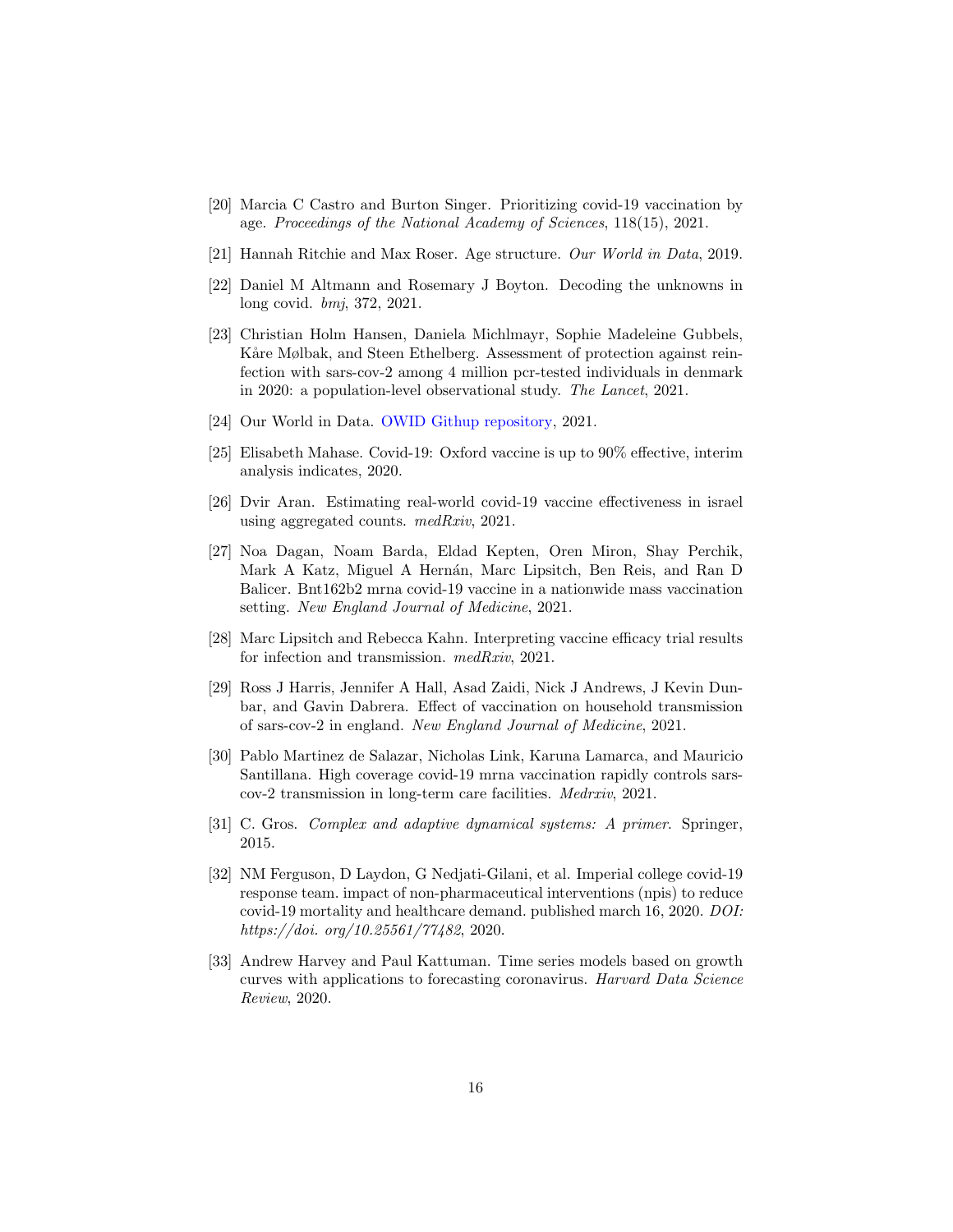- <span id="page-16-0"></span>[34] Gitanjali R Shinde, Asmita B Kalamkar, Parikshit N Mahalle, Nilanjan Dey, Jyotismita Chaki, and Aboul Ella Hassanien. Forecasting models for coronavirus disease (covid-19): a survey of the state-of-the-art. SN Computer Science, 1(4):1–15, 2020.
- <span id="page-16-1"></span>[35] Claudius Gros and Daniel Gros. The race between vaccination and infection. Covid Economics, 75, 2021.
- <span id="page-16-2"></span>[36] Mingwang Shen, Jian Zu, Christopher K Fairley, José A Pagán, Li An, Zhanwei Du, Yuming Guo, Libin Rong, Yanni Xiao, Guihua Zhuang, et al. Projected covid-19 epidemic in the united states in the context of the effectiveness of a potential vaccine and implications for social distancing and face mask use. Vaccine, 2021.
- <span id="page-16-3"></span>[37] Sam Moore, Edward M Hill, Michael J Tildesley, Louise Dyson, and Matt J Keeling. Vaccination and non-pharmaceutical interventions for covid-19: a mathematical modelling study. The Lancet Infectious Diseases, 2021.
- <span id="page-16-4"></span>[38] James Gilmour, Emily Harvey, Frank Mackenzie, Oliver Maclaren, Dion O'Neale, Frankie Patten-Elliott, Steven Turnbull, and David Wu. Preliminary modelling of a new community case of covid-19 as of 17 august 2021. Technical report, Tech. Rep., Te Punaha Matatini, 2021.
- <span id="page-16-5"></span>[39] TM Cook and JV Roberts. Impact of vaccination by priority group on uk deaths, hospital admissions and intensive care admissions from covid-19. Anaesthesia, 76(5):608–616, 2021.
- <span id="page-16-6"></span>[40] Carole H Sudre, Benjamin Murray, Thomas Varsavsky, Mark S Graham, Rose S Penfold, Ruth C Bowyer, Joan Capdevila Pujol, Kerstin Klaser, Michela Antonelli, Liane S Canas, et al. Attributes and predictors of long covid. Nature Medicine, pages 1–6, 2021.
- <span id="page-16-7"></span>[41] Robert Koch Institute (RKI). Einfluss von impfungen und kontaktreduktionen auf die dritte welle der sars-cov-2-pandemie und perspektivische rueckkehr zu prae-pandemischem kontaktverhalten. 2021.
- <span id="page-16-8"></span>[42] Paolo Bosetti, C´ecile Tran Kiem, Alessio Andronico, Juliette Paireau, Daniel Levy Bruhl, Bruno Lina, Yazdan Yazdanpanah, Arnaud Fontanet, Vittoria Colizza, Pierre-Yves Boëlle, et al. A race between sars-cov-2 variants and vaccination: The case of the b. 1.1. 7 variant in france. 2021.
- <span id="page-16-9"></span>[43] Alberto Mateo-Urdiales, Stefania Spila Alegiani, Massimo Fabiani, Patrizio Pezzotti, Antonietta Filia, Marco Massari, Flavia Riccardo, Marco Tallon, Valeria Proietti, Martina Del Manso, et al. Risk of sars-cov-2 infection and subsequent hospital admission and death at different time intervals since first dose of covid-19 vaccine administration, italy, 27 december 2020 to mid-april 2021. Eurosurveillance, 26(25):2100507, 2021.